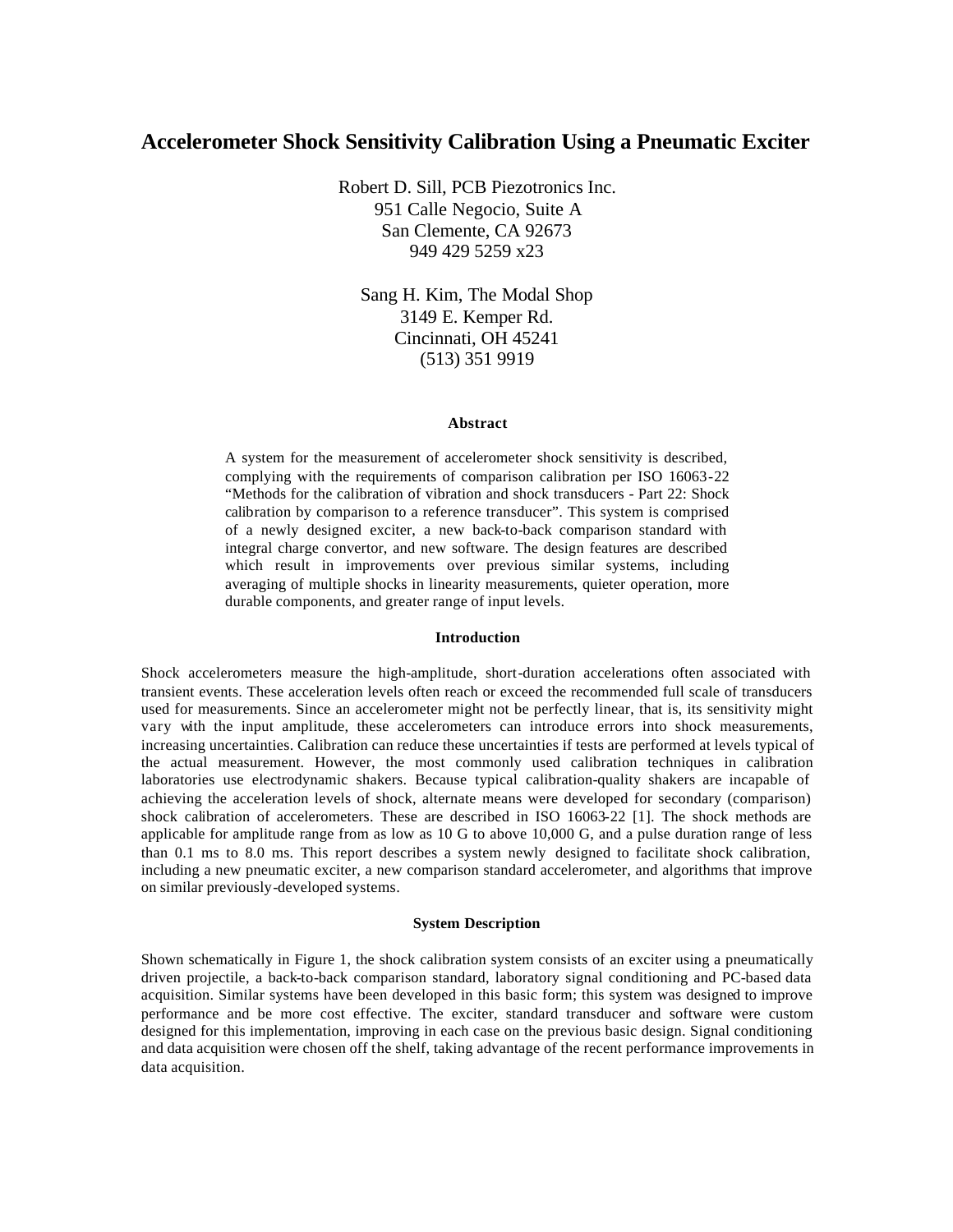

**Figure 1. Schematic of the 9155C-525 Shock System by The Modal Shop.** The system includes The Modal Shop 9525C PneuShock® exciter, and the new PCB Piezotronics 301A12 Comparison Standard. Conditioners are from the 440 series conditioners from PCB, and data acquisition is from National Instruments Corporation.

### **Exciter**

The newly designed exciter, as depicted in Figure 1, follows the basic description of a pneumatically operated piston in ISO 16063-22. The calibration is made by comparing output of the Sensor Under Test (SUT) to that of a back-to-back comparison standard. Both are mounted to an anvil chosen according to the appropriate mass and padding needed to achieve the desired shock level when struck by a pneumatically driven projectile. The PneuShock design differs from that of other pneumatic exciters, which typically house both electronics and pneumatics in one case, subjecting the electronics to damaging shocks. The separate PneuShock control panel is described in Figure 2. The exciter hardware is then shown in Figure 3.



**Figure 2. Controls and indicators of the 19" rack mountable control panel.** From left to right, the air supply toggle is provided to eliminate air consumption while the system is unused. The pilot pressure shows the first stage of regulation, controlling the air used to drive the poppet valve, which in turn quickly releases the regulated drive pressure to the projectile. The Drive Pressure Adjustment is a precision regulator, which can be a manual regulator or a potentiometer controlling an electrically controlled regulator. Drive Pressure is a 3-½ digit voltmeter displaying high resolution output of a piezoresistive pressure sensor. The potentiometer providing Pressure Pulse Duration controls how long the poppet valve is open, adding an extra degree of control to improve shock repeatability. The toggle switch for Control allows electronics to be switched from the front panel to a Remote source. The Ready LED is lit if the safety interlock is in the safe position. Finally, the FIRE button allows manual release of the pressure to the projectile creating the shock event.

Summarizing other differences from previously developed pneumatic exciters: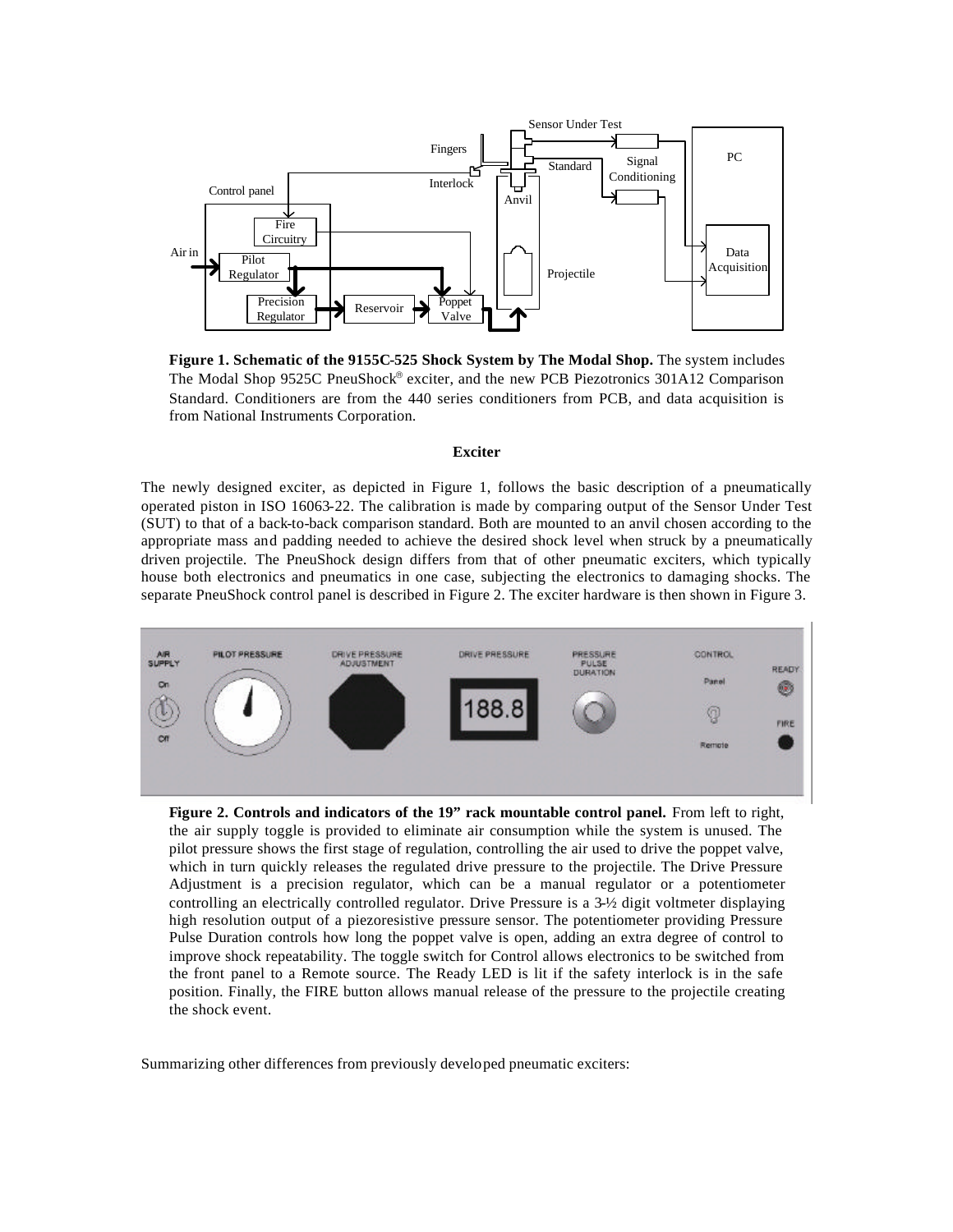- 1) the poppet valve is vibration isolated from the structure (this is to avoid prematurely triggering the data acquisition because of the opening of the valve in the case of low level tests)
- 2) the operator has control not only of the applied pressure, but the time that the pressure is applied, for fine tuning better control at low levels and increased repeatability
- 3) the projectile is better tuned to the typical mass of the anvil transducer combination, so at impact there is more complete momentum transfer and quieter operation (measurements showed typical improvement of 8dB at 5000 G operation from 1 meter away),
- 4) the longer barrel and larger reservoir allows increased momentum, and therefore higher shock range with longer durations,
- 5) the side panels can swing fully out of the way to access all internal parts, and are on lift-off hinges for ease of maintenance (such as removing debris from worn padding from inside the barrel),





**Figure 3. Features of the exciter.** This depiction shows the assortment of anvils with different padding thicknesses available to adjust the acceleration and pulse duration resulting from the impact. The anvil in the right corner is depicted hovering over a spanner fixture, which when engaged, allows the operator to apply torque to assemble and disassemble the anvil/standard/SUT stack. The hexagonal stock at the left can be included in the assembly as supplemental mass for the lowest range of accelerations. The assembly is inserted into the guide at the end of the barrel, which is seen poking through the plate. A fixture with padded fingers slides vertically over the anvil, to catch the assembly after its upward flight. An interlock safety switch disables the system if the fixture is not in position. For safety while manipulating the transducers, the operator can also disable the firing mechanism with the toggle switch.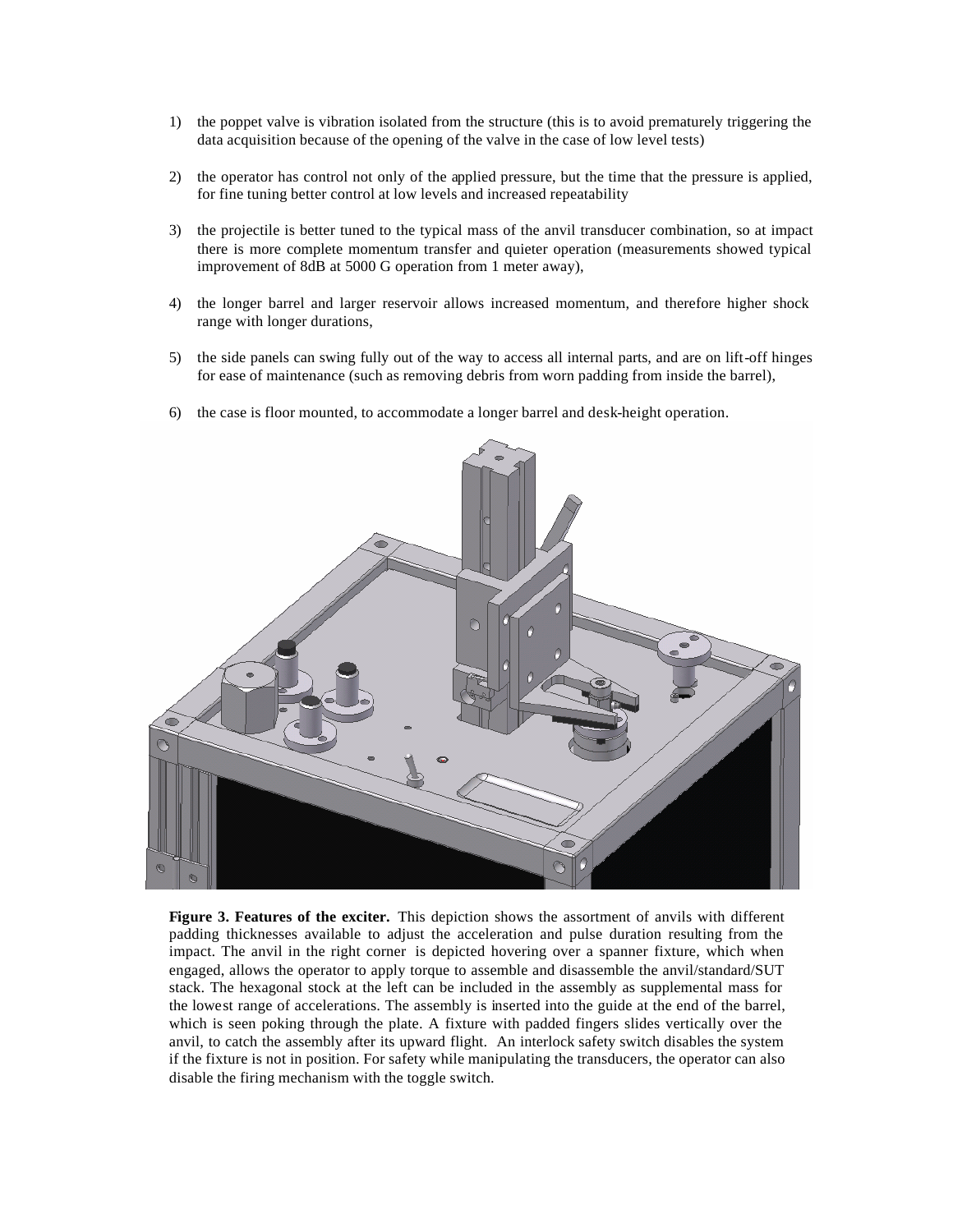## **Mechanical Operation**

The operator sets the applied pressure and the duration for which the pressure is to be applied. After the data acquisition is armed to capture the waveforms, the command is given to fire the pilot-operated poppet valve to release the pressure, either manually or by remote electronic control. After the shock, the transducer/anvil assembly is decelerated by the shock absorbing padding on the fingers and settles back into position, the projectile falls by gravity to the bottom of the barrel, ready for another flight. PneuShock can be fired (and data taken and analyzed) repeatedly in quick succession, every few seconds.

Although the controls of PneuShock allow careful control of the momentum of the projectile, the resultant acceleration is not a simple function of momentum. From the definition of impulse, the momentum transferred to the transducers is equal to the integral of force over the time of the impact, and it is the details of this interaction that define the shock. The thickness and stiffness of the padding determines the duration of the impact, and therefore the force that results. Simply put, for a given amount of momentum change, a short pulse from a stiff interaction results in a large force, or inversely if impact is spread over a longer time, as softer padding is deflected, the force is smaller.

Then there is another variable that determines acceleration from this force. The acceleration that occurs is equal to that force divided by the combined mass of the anvil and transducers. Two types of anvils are supplied, one made of steel and the other aluminum. The heavier steel anvil will result in a lower acceleration than a lighter aluminum anvil. By adding a supplemental mass to the anvil assembly, acceleration can be reduced further. As a guideline, Table I below suggests what range of accelerations can be achieved with which combination of pressure, pressure duration, projectile material, anvil material, padding, and supplemental mass.

| Shock        | Pulse |              |                       | Drive     |                   |
|--------------|-------|--------------|-----------------------|-----------|-------------------|
| Level        | Dur.  | Anvil        |                       | Pressure  |                   |
| (G)          | (ms)  | Mat'l        | Padding               | (psi)     | <b>Notes</b>      |
| 20-50        | 3     | <b>Steel</b> | $1/4" + felt$         | $15 - 25$ | Supplemental mass |
| 50-300       | 1.5   | Steel        | $1/4" + felt$         | $20 - 30$ |                   |
| 100-500      |       | Steel        | $1/8$ " + felt        | $20 - 35$ |                   |
| $200 - 1.5k$ | 0.5   | <b>Steel</b> | $1/16" + felt$        | $20 - 35$ |                   |
| $500-2k$     | 0.5   | Alum.        | $1/16" + felt$        | $20-40$   |                   |
| $1k-10k$     | 0.1   | Alum.        | $0.01$ " Lexan + felt | $20 - 40$ |                   |

## **Table I. Guidelines for choosing anvils and padding**

Although the dynamics of the impact are complicated, so that it might be difficult to predict resultant shock levels from first principles, the standard accelerometer and system software provide immediate feedback. The operator quickly can predict the general configuration needed to get close, then with control panel adjustments obtains the precise shock level. It is generally more difficult, however, to obtain the desired pulse duration, and often impractical to get particular values of both amplitude and duration simultaneously.

An important consideration is that duration is closely related to frequency content. The pulse duration must be long compared to the period of resonance of either transducer, so that the responses are in the lower more -linear region of their frequency response curves. A general guideline is that the duration be a factor of 5 larger than the resonance period, so for example a transducer with a 20kHz resonance would have natural period of 0.05 millisecond, and the shortest suggested pulse duration would be on the order of 0.25 millisecond. This guideline also helps assure that the anvil assembly has approximately rigid body motion.

The shape of the curve is as important as the duration. Comparison shock calibration has the least uncertainty if the waveforms of the standard and SUT are equivalent in shape with no discernable higherorder frequency components, and that the shape is approximately a half-sine yet with no abrupt changes of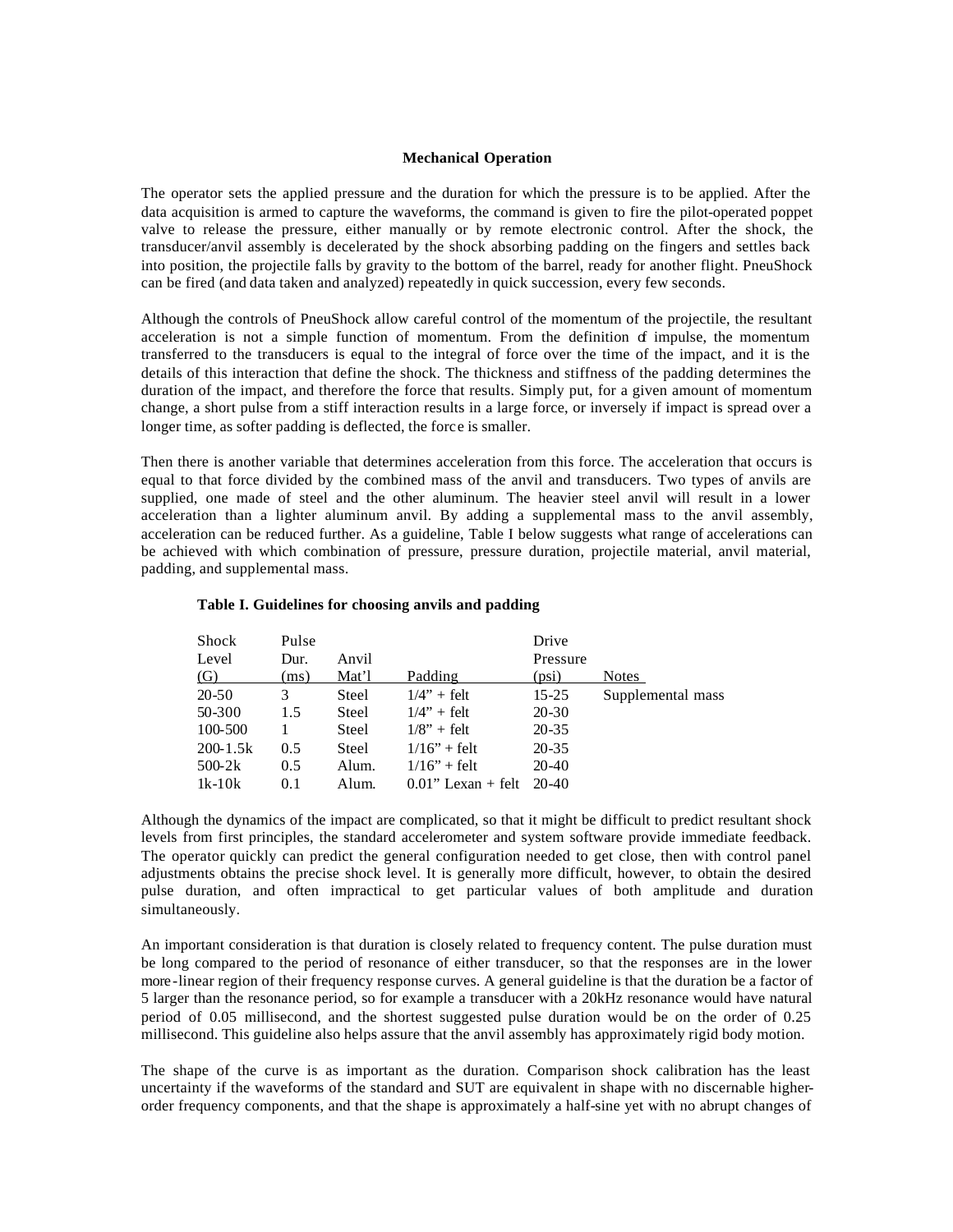slope. (A true half sine has an abrupt leading edge, which like any event with sudden change, includes large high frequency content. This is avoided by the addition of felt to soften the initial contact.) Other sources of distortion and high frequency problems are loose mechanical connections of transducers and cables. The best practices use the manufacturer's suggested torque.



**Figure 4. Waveforms.** The basis of the calibration is the comparison of two waveforms formed by the rigid body motion from impact. Note that after the shock the two sensors are in free fall, with approximately zero acceleration after the event. Analysis of the flat regions before and after provides a measure of zero shift of the SUT. Note that 2 milliseconds after the peak a deceleration begins. This is caused by the anvils striking the padding of the fixture. The time duration between the positive and negative accelerations is adjusted by the spacing of the fingers above the anvils, defining the distance of free fall.

Distortion can also come from torn rubber padding, or if part of its adhesive has failed. The slap of loose rubber can cause discontinuities. It is good practice to inspect all mechanical connections and the integrity of the padding before any series of tests.

Even if padding is intact, when drive pressures are too great, the anvil padding may be overly compressed and cause poor waveforms. This can become apparent during an amplitude linearity sequence, as the pressures and shock amplitudes increase using a particular anvil. The central peak becomes a very small portion of the overall pulse duration, and the lead-in to the pulse becomes disproportionately long. (In highly specialized shock calibration terminology, the wave shape becomes "pointy".)

The pulse shown in Figure 4 is nearly at this state, being almost more triangular than sinusoidal. The explanation for the "pointy" shape is that the pulse narrows and forces peak as the padding becomes thin compared to its original thickness. Forces and displacements are high and the relationship between force and displacement in the padding becomes nonlinear. Besides being potentially damaging to the padding, high frequencies are generated which may not satisfy the requirements of frequency content. As an amplitude linearity sequence progresses, when the pointy shape is seen, the operator should consider that it is time to change to an anvil with thinner padding. The overall duration of the pulse will decrease, but the shape will improve.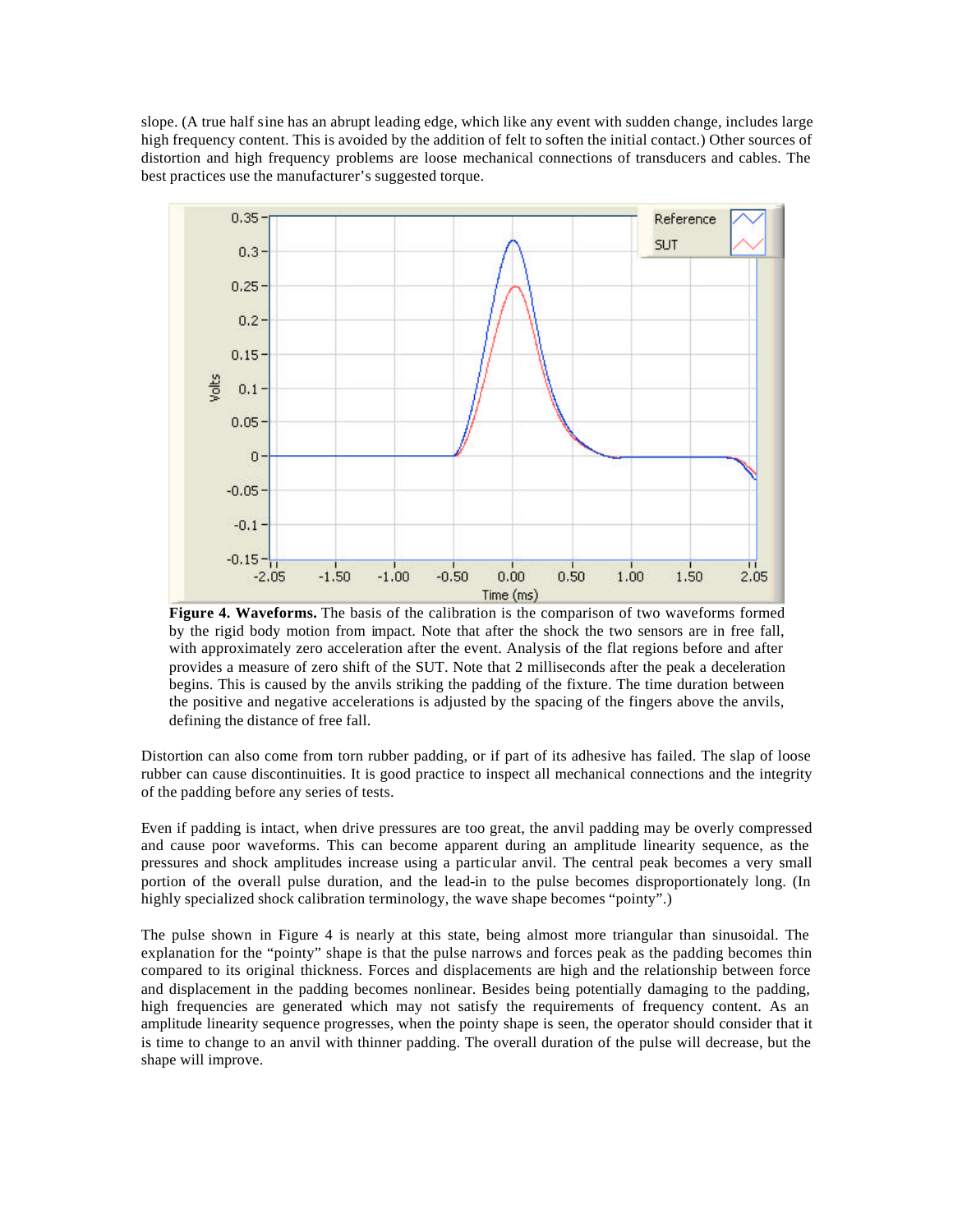If the distortion becomes more severe during multiple shocks at the same pressure, the operator should stop the test and check the setup. It would be important to confirm the torque on threads of transducers and cables, as well as the integrity of the padding. A rupture of padding would allow metal-to-metal impact between the projectile and the anvil, which can cause transducer-damaging acceleration levels. Although the software is written so the algorithms recognize improper conditions (signal saturation, distortion, etc.), operators are advised that every waveform captured should be visually inspected for abnormalities, and if one is seen, the root cause should be determined and appropriate corrective action should be taken.

## **Comparison Standard Accelerometer**

A new back-to-back comparison standard was designed for this shock application. Although the basic shape is comparable to an industry-standard comparison standard transducer (which has a compression mode ceramic sensor), the principal improvement is in the new sensor subassembly. Shown in Figure 5, its quartz shear mode configuration provides long-term stability and isolation from case strains and thermal transients. Resonance frequency of the subassembly is nearly 100 kHz, giving essentially flat response to 10kHz. Integral charge conversion using  $\text{ICP}^{\otimes}$  circuitry significantly reduces the sources of cable-induced noise, relative to the conventional charge mode transducers. Sensitivity was scaled to approximately 0.5 mV/G, to assure linear electrical conversion to well above 10 000G. Finally, the hermetic weld on the hardened 17-4 stainless steel package gives true environmental immunity, whereas the older transducer design used an epoxy seal.



**Figure 5. PCB Piezotronics Model 301A12 comparison standard.** On the left are depictions of the standard accelerometer, showing first the integral mounting stud, then, at top center, (at the same angle but with the case removed), the internal sensor subassembly. At lower center is a close up of the quartz shear elements squeezed between the triangular center post and the mass elements held by a ring. On the right is a photograph of the standard mounted on an anvil, with a test transducer mounted in the ¼-28 tapped hole on the top surface. For size comparison, the length of the Standard (not including the integral stud) is about 1.15" (29 mm).

As is usual, the sensitivity and frequency response is determined at low amplitude with the low uncertainty of absolute (laser interferometric) techniques. What is unusual is that the amplitude linearity of each 301A12 is established with a Hopkinson bar technique [2], verifying linearity (typically within 1%) to above 10 000G. The sensitivity also typically changes with a linear relationship to the acceleration level, as is shown on its calibration certificate.

To model the performance of the standard in the new system, the software combines sensitivity and linearity, using the sensitivity determined by the absolute vibration, and extrapolating that sensitivity to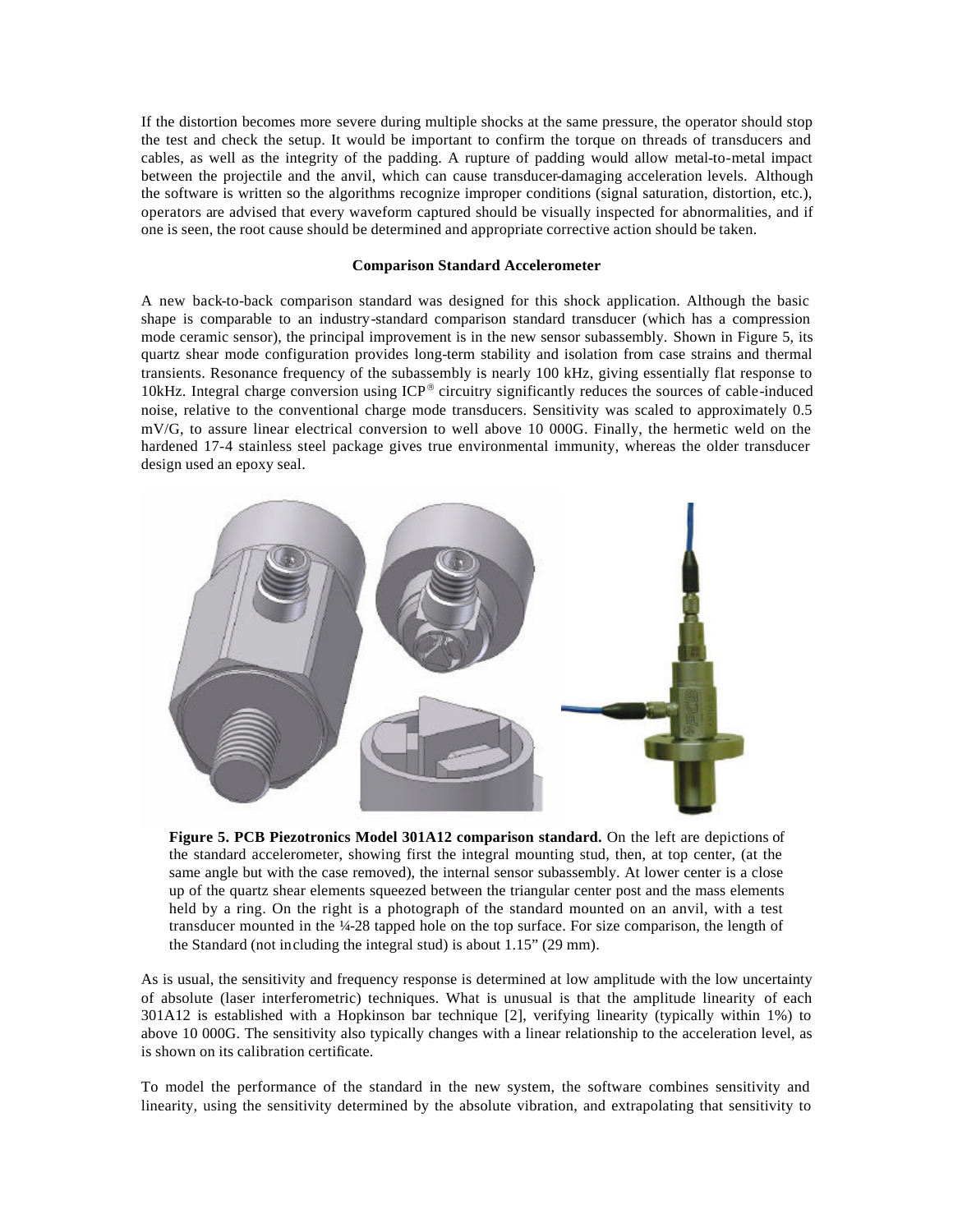higher acceleration levels using the slope determined in the Hopkinson bar technique. Although the Hopkinson bar sensitivity results have combined expanded uncertainty of more than 5%, the uncertainty of the slope is known to be significantly smaller than the absolute value. The system software uses this model of performance to establish the shock level measured by the standard, with a combined  $(k=2, 95%)$ expanded uncertainty no larger than 2%.



**Figure 6. Graphical interface of the TMS9155C-525 Shock Calibration Software.** The screen allows control of the digital storage oscilloscope and display of the data. Time domain data can be displayed either raw or as digitally filtered. Tables are made of the results of the algorithms which find sensitivity, peak shock level and pulse duration. At each desired shock level, the table at the upper right finds averages and standard deviation of the set. Such a table is stored for each desired shock level, and the statistical results of each set are tabulated in the lower right. The upper graph is a time-domain plot, the duration of which is operator controlled (so the operator can have the algorithms applied to a selected portion of the data set). The lower graph shows all stored results, plotting sensitivity as a function of peak acceleration level, with a Best Fit Straight Line and the calculated sensitivity at a reference level. A delete button allows removal of the worst outlier, after which the BFSL is recalculated. At the end of testing, data is stored when returning to the main software, and test reports can be created using templates in Microsoft  $^{\circledR}$  Excel.

# **System Software**

The screen of Figure 6 appears after the user selects the SUT type and desired test from the main TMS 9155C Accelerometer Calibration software. (Other tests supported by the software, not described here, might include frequency response testing on an air-bearing electrodynamic shaker.) The parameters for the sensor and the desired test are retrieved from a database, and the system gain and data acquisition parameters are configured automatically for the series of shock tests. Usually several target test levels are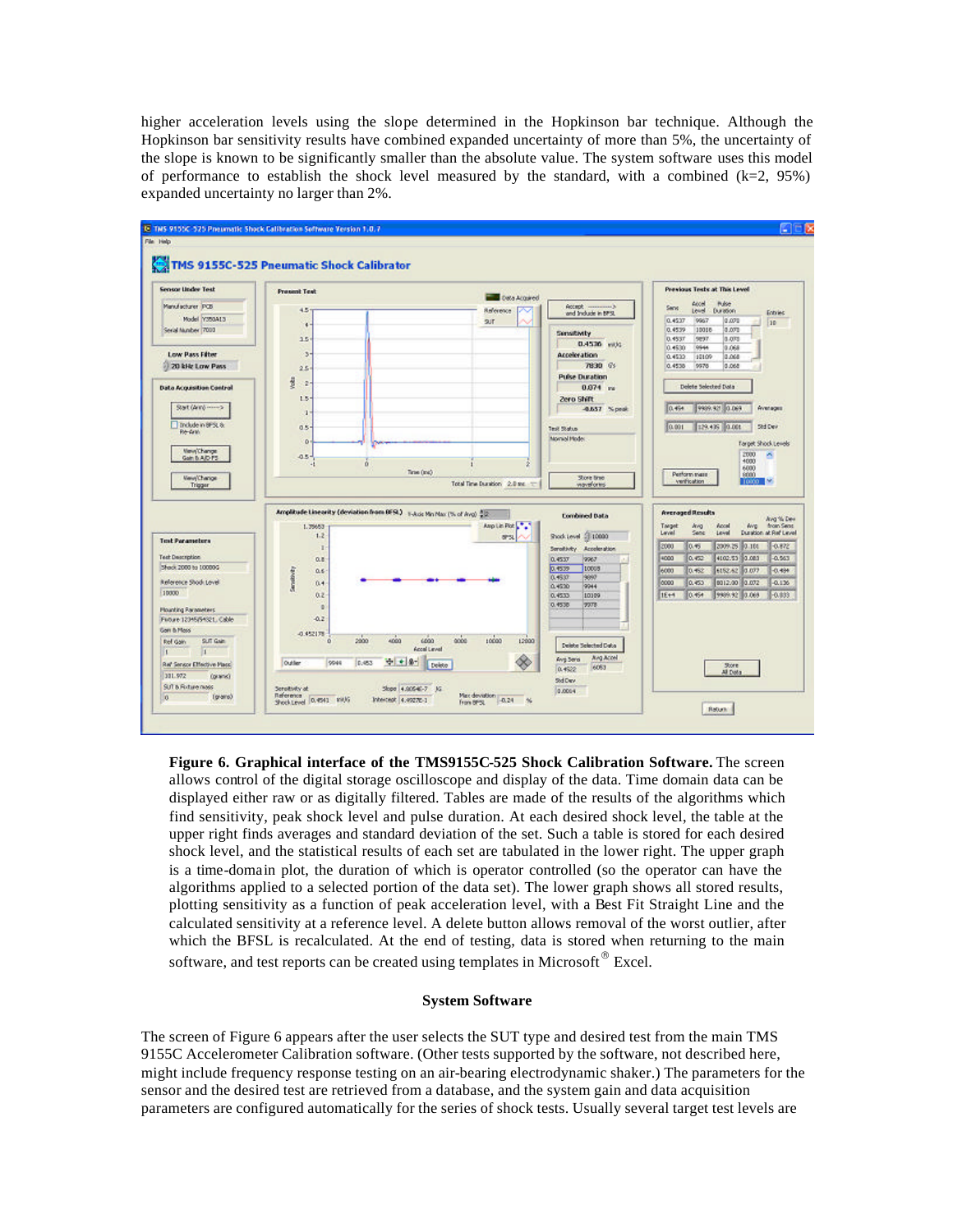listed, to determine the SUT amplitude linearity. As each level is chosen, gains are set according to the expected outputs of the standard and SUT.

The software can work with a number of off-the-shelf data acquisition cards, including new products with 24-bit resolution (118 dB dynamic range), simultaneously sampled at 204.8 kS/s. The oversampling techniques provide digital antialiasing filtering. However, it was noted that high frequency noise, particularly at high shock levels, is detrimental to the curve-fit process described in ISO 16063-22, resulting in erroneous calibration result. Thus a digital low pass filter is used on the numerical data, chosen from a selection of cut-off frequencies of 10 kHz, 20kHz, and 30 kHz. (An FFT based approach, also described in ISO 16063-22 and less susceptible to noise, is under development.)



**Figure 7. Standard deviations of shock levels and the calculated sensitivity.** The data points at each shock level represent a set of fifteen shock tests at that level with a particular combination of drive pressure, anvil and padding. The normalized standard deviation of the resultant shock level has the highest values, representing the scatter due probably to frictional forces on the projectile. Scatter in the levels below 100G is about 1 G, proportionately largest at the lowest acceleration levels, representing approximately 5% of the peak value at 20 G. The effect on the calibration is small. The standard deviation of the comparison calibration performed at these levels generally stays below 0.1%, with the worst case at 20 G of 0.25% for the particular SUT.

# **Conclusions**

Shock calibration of accelerometers is facilitated with a new system. New designs in the exciter, standard and software have resulted in improvements in ease of use, control, capabilities and in the gathering of statistical data.